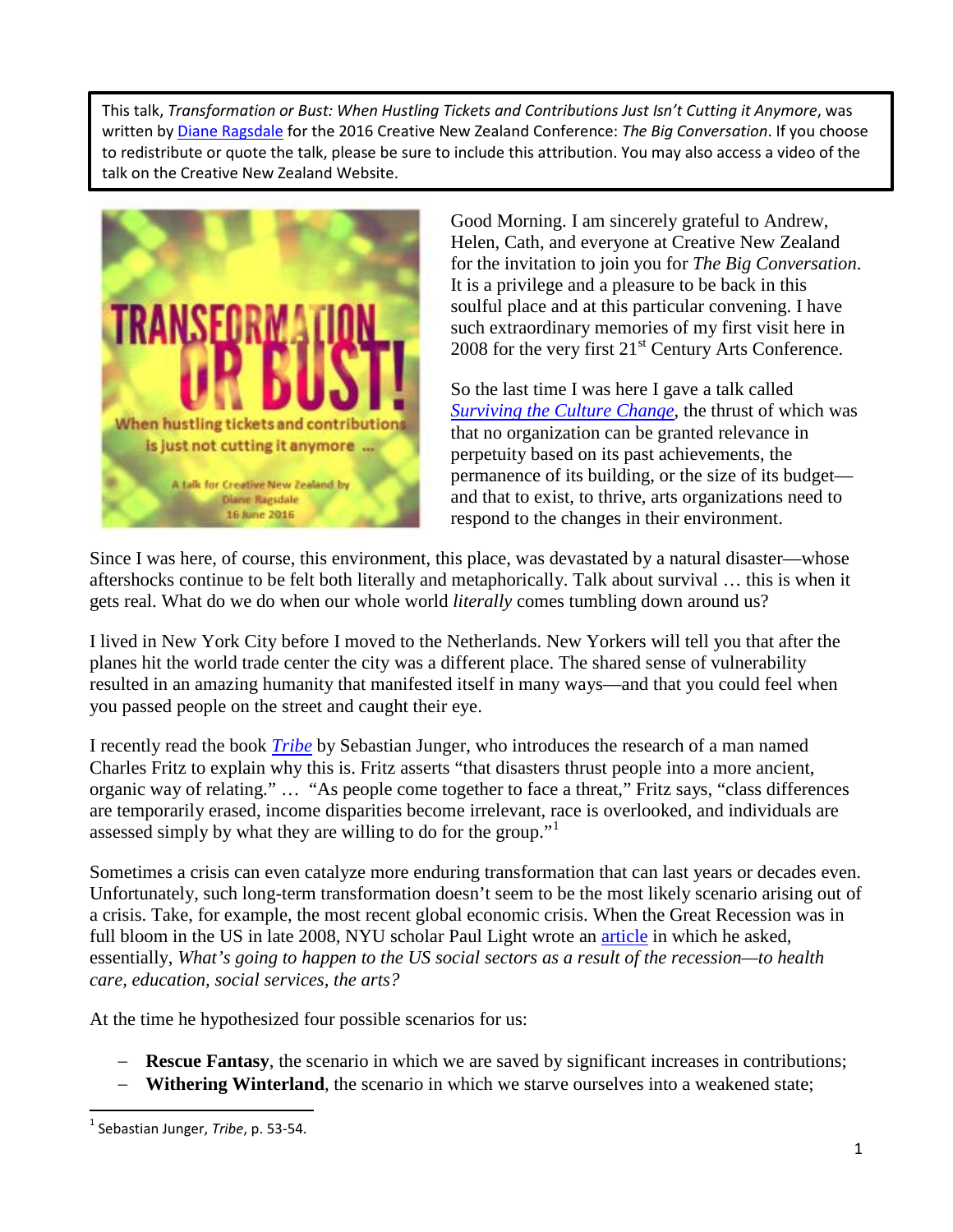- − **Arbitrary Winnowing**, the scenario in which only the largest, oldest, wealthiest, and best connected organizations survive; and
- − **Transformation,** the scenario in which we redesign ourselves to be stronger, more vibrant, more sustainable, and more impactful.

Professor Light dismissed Rescue Fantasy arguing that it was highly unlikely to happen. And he argued that the benefits of Transformation could be reaped only by deliberate choice and action. He cautioned that if we let the future take its course it would naturally result in a Withering Winterland or Arbitrary Winnowing.

We need to ask ourselves a question—Is this the future we want for the arts sector? If not, then we cannot let the future take its course. We need to choose Transformation. Why?

Because the fact of the matter is the economic downturn is only one crisis facing the arts, and arguably not the greatest one. At least in the US, our sector has been slowly walking toward a precipice for at least three decades. And, yes, I'm referring to dwindling and aging audiences but I'm also referring to something even more troubling.

In a relatively short period of time in the US, the UK, and parts of Europe the *justification* for the arts has shifted from culture for the culture's sake ... to culture for the sake of solving social problems ... to culture for the economy's sake. John Holden characterizes this as a ["crisis of legitimacy,](http://www.demos.co.uk/files/Culturalvalueweb.pdf)" writing:

*Somehow, over a period of decades, politics [has] mislaid the essence of culture, and policy [has] lost sight of the real meaning of culture in people's lives and in the formation of their identities.[2](#page-1-0)*

We seem to be experiencing what Chip Ward calls the "tyranny of the quantifiable,"<sup>[3](#page-1-1)</sup> and what Dougald Hine calls "a crisis of measurement."<sup>[4](#page-1-2)</sup> In the US and the UK, it's not hard to find evidence of this crisis:

- − The arts increasingly are expected to pay their way or contribute to economic growth;
- − Risk is approached as a problem to be managed rather than as inherent to the process of creativity;
- − Arts organizations must continually justify their worth and account for funds in advance of spending them;
- − There is interest in our numbers but not really in our content;
- − Donors want to put their names on our buildings but have little attention for sustaining the art and culture inside them;
- − The largest organizations are invariably seen as the most valuable in the arts ecosystem; and
- − Arts groups are expected to use business jargon and to see their communities as potential markets, their fellow citizens as potential customers, and the culture as an exploitable product.

I'm curious which of these symptoms you may also recognize in New Zealand?

<span id="page-1-0"></span> $<sup>2</sup>$  John Holden, Cultural Value and the Crisis of Legitimacy, p. 12.</sup>

<span id="page-1-1"></span><sup>&</sup>lt;sup>3</sup> I first heard reference to this in an interview between Krista Tippett and Rebecca Solinit on the NPR program, On Being. Here is the interview transcript: http://www.onbeing.org/program/rebecca-solnit-falling-together/transcript/8695<br><sup>4</sup> I encountered this term in a talk by Dougald Hine called, "A Storm is Blowing in from Paradise," availabl

<span id="page-1-2"></span>https://www.youtube.com/watch?v=BNZ3jW0SrpI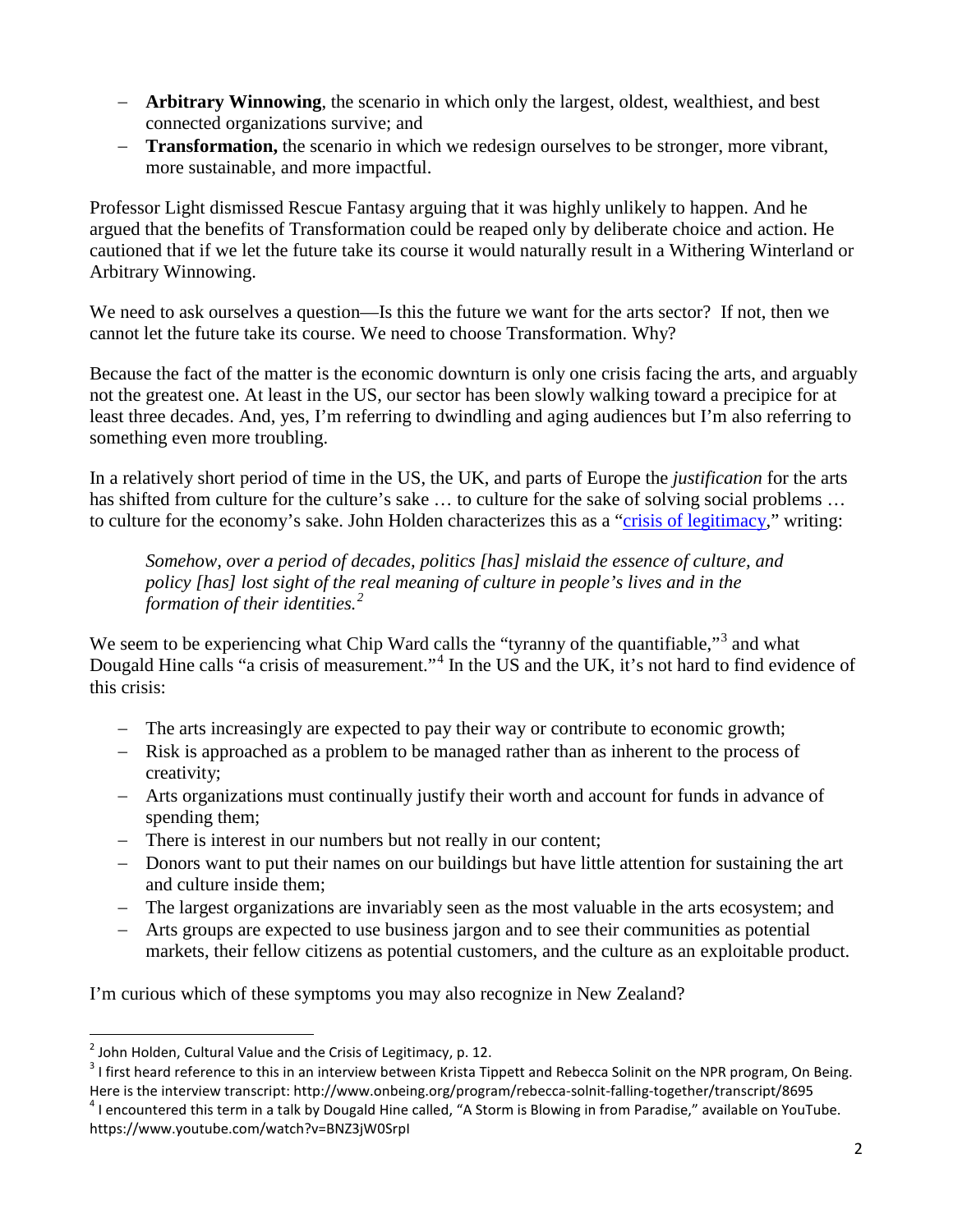As institutions that exist, ostensibly, to foster such things as beauty, meaning-making, understanding, empathy, and social cohesion I think we need to care very much about this economic rationalization of what we do.

Of course the arts are not alone in this crisis. We have witnessed this retooling in almost every area of social life. That, in any event, is the thesis of Harvard political philosopher, Michael Sandel, who argues in his book *[What Money Can't Buy](http://www.goodreads.com/book/show/13221379-what-money-can-t-buy)*, that we have shifted from "having a market economy to becoming a market society"--in which, as he puts its, market relations and market incentives and market values come to dominate all aspects of life.

As Sandel asks: *Is this the way we want to live?* 

Put another way: Are we going to let ourselves get dragged along with this retooling and embrace the market? Or are we going to resist and embrace a different value system?

That word, *embrace*, is of course consciously chosen as this conference is a quest for, a call for, embracing arts and embracing audiences. And I love this word because it's so visceral. When I hear the word embrace I think of arms wide open … letting down one's guard … heart meeting heart. I think of that scene at the end of the film *Love, Actually* with the shots of people meeting their loved ones at Heathrow Airport. I think of the difference between an embrace that is polite but half-hearted and an embrace that is fueled by loved—and how terrible the first kind can feel.

This is a talk aimed at inspiring you to let down your organizational guards in order to achieve what Doug Borwick calls *[transformative](http://www.artsjournal.com/engage/2015/12/transformative-engagement/) engagement*—meaning engagement with the community that changes the way your organization thinks and what it does.

This is not a talk about marketing strategies and practices; it's a talk about relevance … about matteringness.

So, without further ado, I humbly share five ways to foster transformative engagement.



### 1. Let the community back in.

For the past half century there has been a working assumption that professionalization in the arts has been an unqualified good thing. But I think we need to seriously question this idea and acknowledge what has been lost in the name of professionalization. When we professionalized, not only did we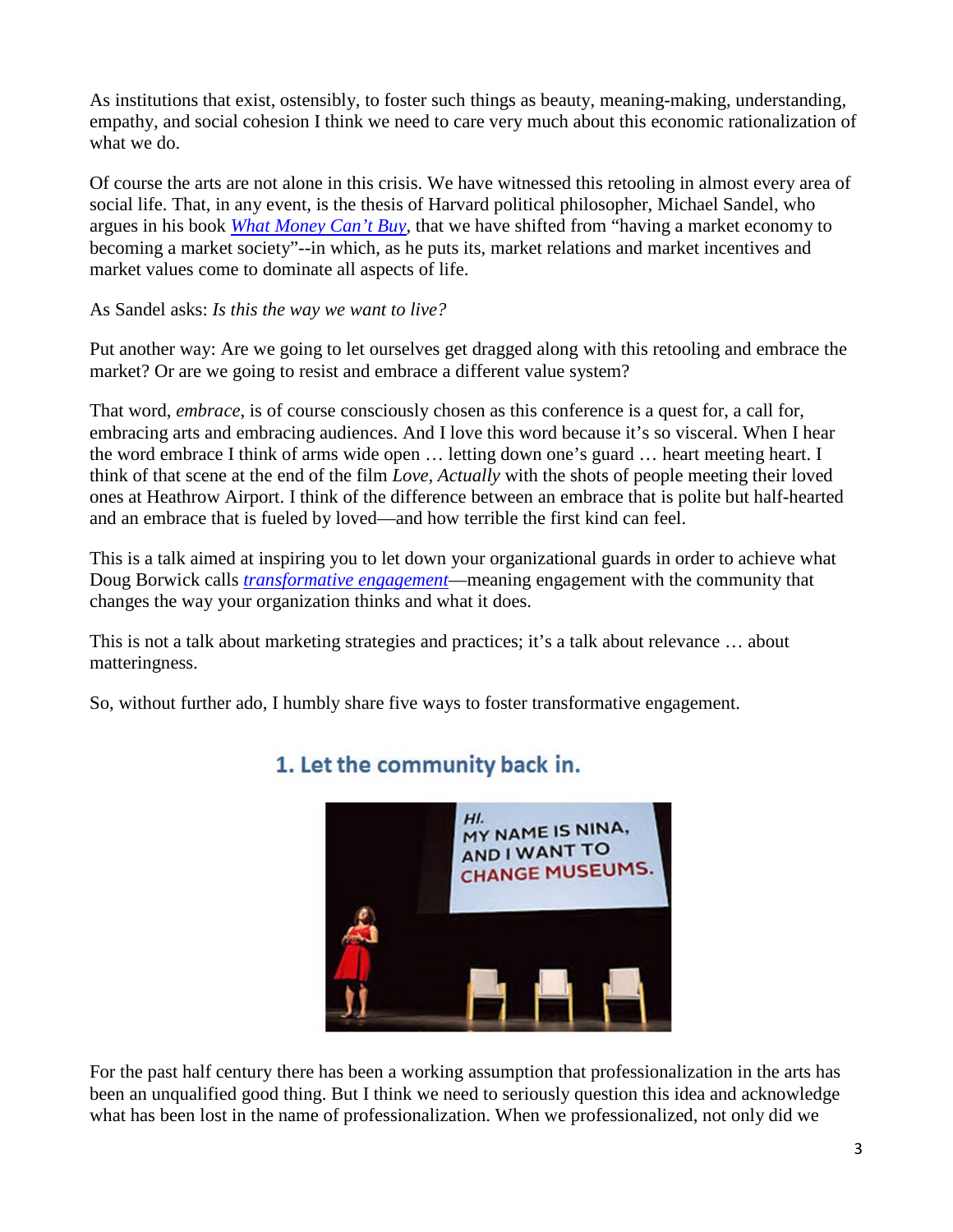revoke in some cases the opportunity for citizens to express themselves as creators and makers—but more generally, we abandoned the possibility of becoming fully and completely communal organizations.

One pathway to transformative engagement: design programs to let the community back in.

In the US the hands-down poster-child for leading this sort of organizational transformation is **[The](https://santacruzmah.org/)  [Santa Cruz Museum of Art and History](https://santacruzmah.org/)**, run by the visionary Nina Simon. Here she is giving a [Ted](http://museumtwo.blogspot.co.nz/2012/11/opening-up-museums-my-tedxsantacruz-talk.html)  [Talk.](http://museumtwo.blogspot.co.nz/2012/11/opening-up-museums-my-tedxsantacruz-talk.html) Simon is a former engineer who has deployed her human-centered design skills to turn a traditional object-oriented museum into what she calls a *participatory* museum. If you've never read her blog, Museum 2.0, it has a wealth of information on how to do this. And she has a new book coming out in a couple weeks called the *Art of Relevance* – and I highly recommend it.

Briefly, here are a few other examples:

The **Baltimore Symphony Orchestra** has created a program called *[Rusty Musicians](https://www.bsomusic.org/education-community/programs-for-adults/academy-programs/rusty-musicians.aspx)* which invites hundreds of amateur instrumentalists to play alongside its professional musicians. One amateur characterized his experience as "life-changing." Likewise, here's a photo of 200 citizens performing alongside professionals in *The Tempest*, as part of a new program of the **Public Theater** in New York City, called *[Public Works](https://issuu.com/publictheaterny/docs/public_works_book?e=12880904/8778109)*.

And in 2007 the **Houston Grand Opera** made an extraordinary commitment to commission and produce one new opera every year, based on stories of the people and by the people of its region. The most recent project, called *[After the Storm](http://www.houstongrandopera.org/community-programs/hgoco-event/after-the-storm/)*, tells the story of two massive hurricanes that hit the region 100 years apart, one of which killed more than 6,000 people. Alongside producing the opera, HGO also hosted an open mic night at a local speakeasy. Local poets, storytellers, and musicians performed their hurricane tales as did members of the public.

These are three examples of world-class institutions designing programs to invite the community back in—after decades of keeping them out *in the name of professionalization*.

[Nina Simon says](http://museumtwo.blogspot.co.nz/2016/02/one-simple-question-to-make-your-work.html) there is a question she asks herself anytime she's working on something with a participatory intent. Here it is:

*How can I invite people—staff, volunteers, community members—to help make this project better?*

By all accounts, Simon's efforts have paid off. Since she became executive director of her museum, attendance has tripled, membership has increased by 50 percent, and more than 4,000 local artists and community groups have collaborated on exhibitions and cultural events. The museum has gone from five years in the red to three years of significant budget growth and surpluses. Simon has led an institutional turnaround based on creative risk-taking, grassroots participation, and unexpected community partnerships. This is *social enterprise* at its best.

Imagine what could happen if you asked Nina's question of every project, every initiative, every aspect of your organization?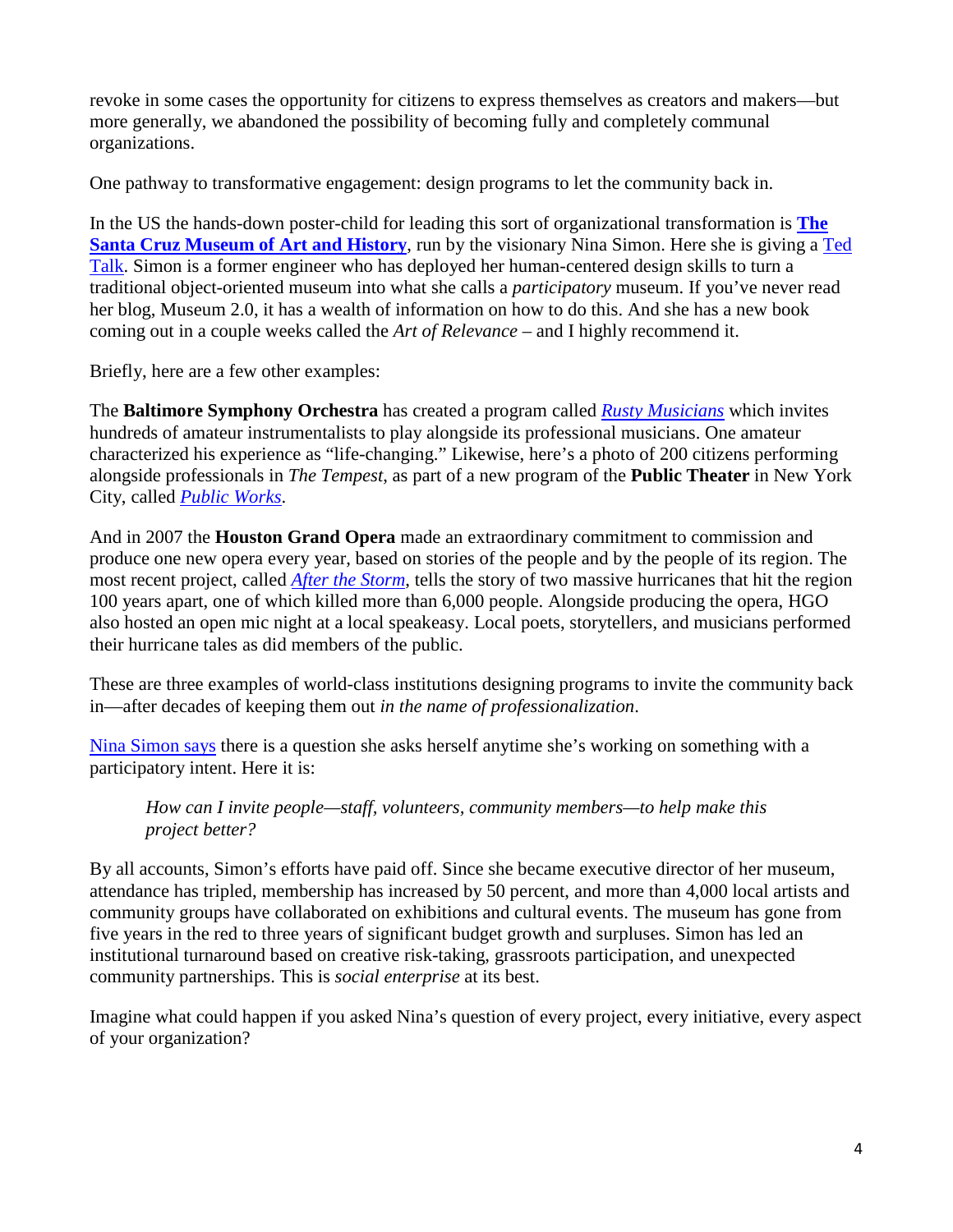## 2. Practice radical hospitality.



Photo: Philadelphia Orchestra, 1916

"Time and again, research reveals that the biggest barriers for a disinclined audience are indifference and low familiarity, often coupled with a perception of the organization as elitist"—according to a [report](http://www.wallacefoundation.org/knowledge-center/Documents/The-Road-to-Results-Effective-Practices-for-Building-Arts-Audiences.pdf) by the Wallace Foundation in the US, which has for years funded research on audience engagement.<sup>[5](#page-4-0)</sup>

It's not hard to understand why some people feel this way if we reflect on the fact that in the US and Europe we have perpetuated the notion that the *fine* or *high* arts are a certain kind of fare for a certain kind of people. If we want to reach non-traditional audiences, then I believe we need to consciously practice radical hospitality in four areas: where the art happens, what's programmed, how much we charge, and how we approach people to tell them about our work.

I first encountered the term *radical hospitality* on the [website of the theater company,](http://www.wallacefoundation.org/knowledge-center/Documents/The-Road-to-Results-Effective-Practices-for-Building-Arts-Audiences.pdf) **Mixed Blood**, which uses the term to describe the philosophy underpinning its new *pricing* policy, which is this: *anyone* can get a free admission to any Mixed Blood show any day of the week. As with other organizations that have dramatically lowered their prices (if not to free than to a price that is much more affordable), Mixed Blood has experienced an increase in attendance, an increase in donations, and a dramatic shift in its audience demographics—attracting those who are younger and more diverse. [6](#page-4-1)

**National Theatre of Scotland** is just one of several great examples of practicing radical hospitality with *place*. It formed as a "Theatre Without Walls" because it didn't want to limit its reach to those who lived in Glasgow or had the time and resources to travel there. Arts organizations are increasingly leaving their venues to produce events throughout their communities; designing their spaces to be more social, interactive, or family friendly; inviting the public to attend rehearsals; and putting both performances and behind-the-scenes content online.

One of my favorite examples of radical hospitality in *programming* comes from **Center Stage** theater in Baltimore. When artistic direct Irene Lewis joined Center Stage in the 1990s the theater was largely producing plays by white playwrights performed by white actors. The city of Baltimore, however, is 67% African American. Lewis felt that the theater was basically ignoring two-thirds of her community

<span id="page-4-1"></span>

<span id="page-4-0"></span><sup>&</sup>lt;sup>5</sup> Wallace Foundation, *The Road to Results: Effective Practices for Building Arts Audiences*, p. 30.<br><sup>6</sup> You may also be interested in this discussion of Mixed Blood's Radical Hospitality program: http://howlround.com/th business-case-for-radical-hospitality-at-mixed-blood-theatre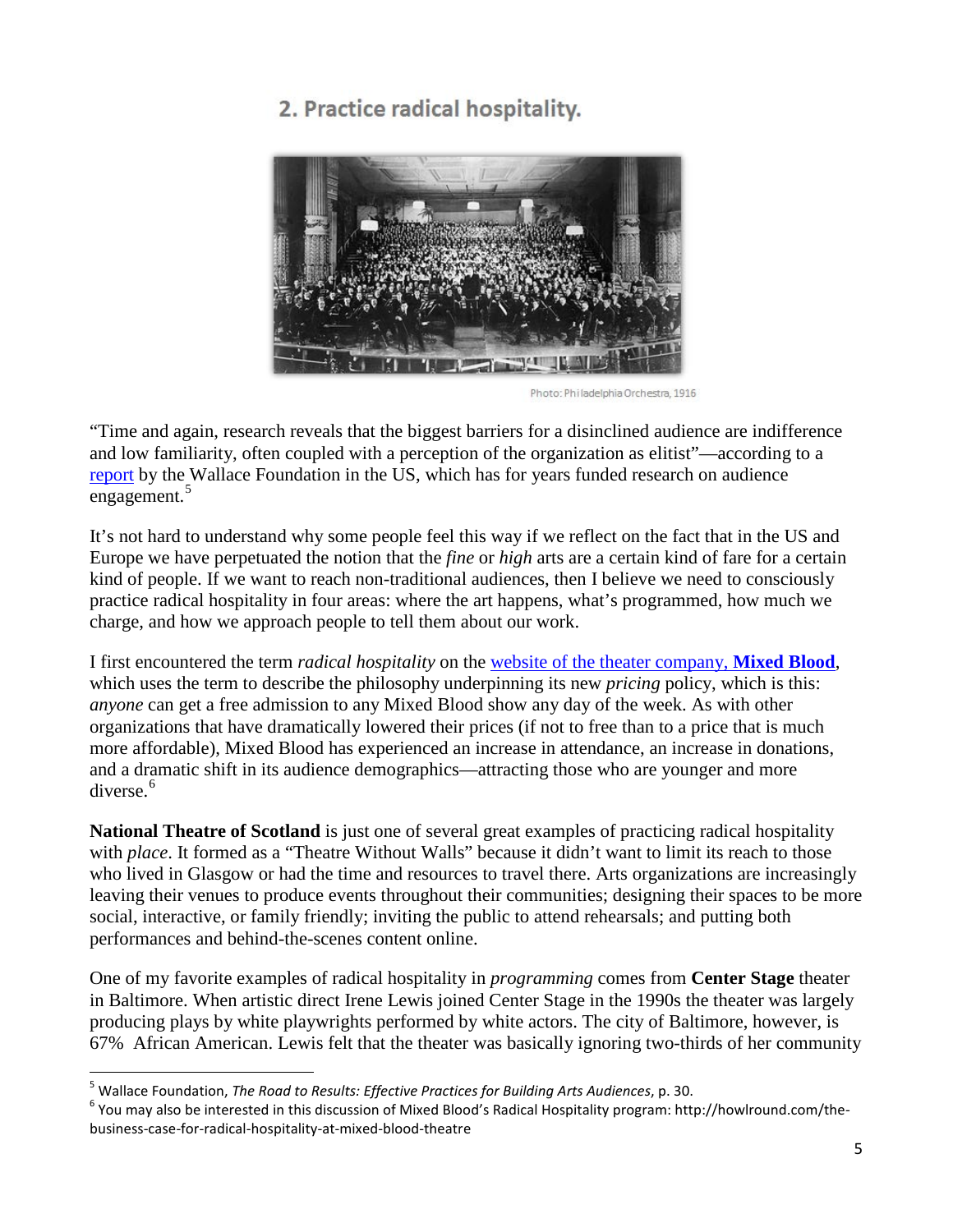and so she began producing two or three plays each year (out of six total) that were by African American playwrights or that featured African American stories or characters. When the change was made the theater initially lost many of its White subscribers. However, Center Stage persevered and eventually replaced those lost subscribers with new patrons who embraced the new programming philosophy and values of the theater.

Notably, a key to Center Stage's success was that it didn't simply change the programming. It also changed its promotional materials to include images of African Americans attending the theater, which brings me to *promotions/communications*. Radical hospitality means we also need to think carefully about the values we stand for and how these are being consistently communicated.



What do I mean by that? Here's a brochure by an opera company in the US: What do I notice? For one, everyone in this picture is wearing fancy clothing. … What else? The word "insiders"… So, it's all well and good that the tickets are not very expensive. What does this photo tell us about who is, or isn't, part of the opera? And what values are we triggering in the people receiving this brochure? Inclusivity? Or its opposite?

Are the images and text that we use to appeal to people further perpetuating cultural divides by signaling to some members of the community that they would not belong?

\*\*\*

UK author and arts leader, Julia Rowntree, once commented to me:

*Arts organizations are one of the few places that have the capacity to bring people together across divides on equal terms*.

Her comment stopped me in my tracks. And this was my very next thought:

*So isn't it radically important that we do this?*

I think it is.

#### 3. Be the kitchen table. Be the campfire.



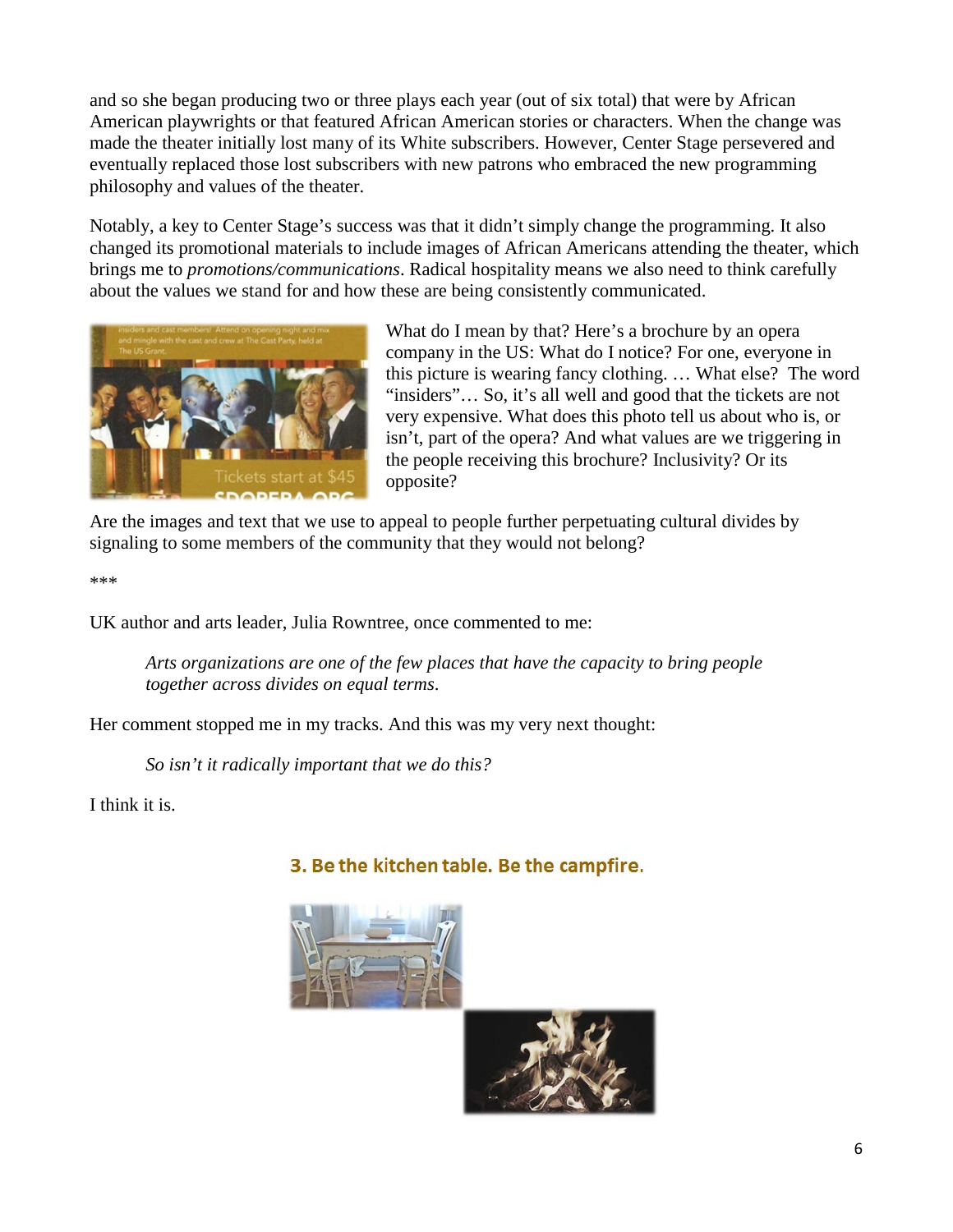Russell Willis Taylor, who ran for years the leadership organization **National Arts Strategies**, gave a talk last year and a comment she made has stayed with me. She said:

*A community isn't just an audience … a community talks back and it criticizes and it challenges and it questions and it reshapes our organizations to fit its needs or it walks away if we will not listen.*

Russell is, of course, absolutely right. A community isn't just an audience. And if we don't want the community to walk away then I believe we need to be the campfire, be the kitchen table that can hold the space for an ongoing conversation by and with the community. And I want to give a couple examples of arts organizations that are doing just that.

Led by Melanie Joseph for two decades, the **[Foundry Theatre](http://thefoundrytheatre.org/about/)** in New York has produced some of the most exquisite theatrical experiences I have ever taken part in. Parallel to producing great theater, the Foundry also hosts an ongoing dialogue series that brings together artists and other citizens to discuss [important social issues](http://thefoundrytheatre.org/work/foundry-dialogue/) like Water, Gentrification, and Hunger. Melanie Joseph is not torn between doing beautiful art and being an activist working to disrupt the *status quo*. She is both. She is an activist-aesthete.

Second, a few moments ago I mentioned **Center Stage** theater in Baltimore. Director Kwame Kwei-Armah replaced Irene Lewis when she left. When Kwame came to the US in 2011 (from Britain), he asked 50 writers to write him a monologue about America entitled 'My America.' When he recently repeated the exercise, issues around *Black Lives Matter* emerged as a theme. So Kwame commissioned six new plays, each written in direct response to recent police killings in cities across America. Each play was filmed in the location of one of the killings and each took place around a metaphorical kitchen table. Kwame is [quoted in the newspaper](http://baltimorestyle.com/17286/have-you-screened-my-america-too/) saying: "The uniting element, the American 'kitchen table,' is a place where honest discussion [can] happen." That was also the aim of an event that Center Stage hosted. Baltimore citizens gathered to discuss the six plays, which were livestreamed on YouTube, and to engage in a discussion about the topic: *Black Lives Matter*. [7](#page-6-0)

I love these initiatives because they are built around the understanding that the arts have a fundamental role to play in drawing people together not only to spectate, but to reflect, discuss, debate, and imagine.

Now, of course, not every conversation needs to be political and focused on the big issues of our time. Sometimes the conversation we need to foster is more intimate, more lighthearted, more like hanging around a campfire. When the **Isabella Stewart Gardner Museum** in Philadelphia decided it wanted to do a better job of reaching young professionals 18-34, who had never visited the museum, it created an evening event built around the idea of a salon. They had brief gallery talks, social games that encouraged visitors to explore the museum's collection and share their observations with each other, a bar, and live music. The *[After Hours](http://www.wallacefoundation.org/knowledge-center/Pages/Wallace-Studies-in-Building-Arts-Audiences-More-Than-Just-a-Party.aspx)* events now regularly attract capacity crowds of 800 young adults per month, 90 percent of whom visit the galleries and say it is their favorite part of the evening.

What I particularly like about this program is the focus on keeping the art at the center of a social experience—making it a catalyst for a connection between people

\*\*\*

<span id="page-6-0"></span> $<sup>7</sup>$  You might also be interested to read this article: http://www.americantheatre.org/2015/12/22/my-america-too-is-</sup> theatre-for-the-new-civil-rights-movement/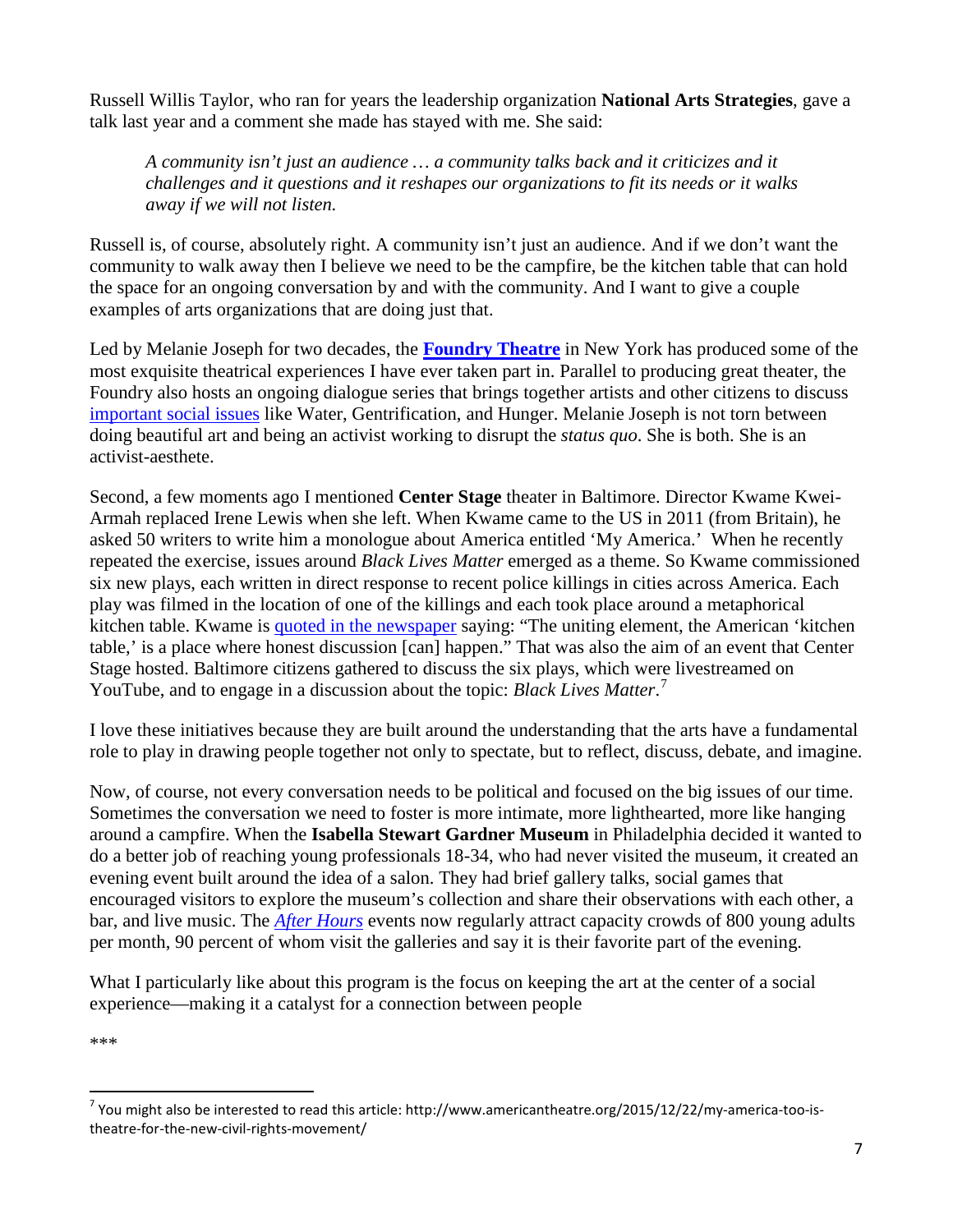Deborah Cullinan, the executive director of the Yerba Buena Center for the Arts, recently wrote a blog post titled: *[What if arts centers existed to ignite radical citizenship?](https://medium.com/@deborahcullinan/what-if-art-centers-existed-to-ignite-radical-citizenship-2e44f076ec1)* I love this question and the vision it promotes.

We need to create the space for conversation about the ideas that matter to those in our community. Why? In a time of uncertainty—marked by environmental, economic, and geo-political vulnerability, the conversation enables artists and other community members to come together—to share their stories, fears, hopes, values, and knowledge; and to imagine and create a more beautiful future together. The conversation is what shifts us from having a transaction to having an interaction. The conversation is what connects us between ticketed arts events. The conversation is what connects us even when the art event itself, or other things in the world, divide us. The conversation is what creates community.



## 4. Focus on impact rather than size. Form covenants rather than contracts.

Photo: Promo Photo published on All About Jazz

So who, you may be asking yourself, are these two serious-looking guys with their V-neck sweaters and rather geeky eye-ware? Their names are Yulun Wang and Seth Rosner. And about five years ago I read a *[New York Times](http://www.nytimes.com/2011/08/17/arts/music/pi-recordings-a-jazz-label-finds-a-way-to-thrive.html?_r=1)* [article](http://www.nytimes.com/2011/08/17/arts/music/pi-recordings-a-jazz-label-finds-a-way-to-thrive.html?_r=1) examining the remarkable success of their avant-garde Jazz label, [Pi.](http://pirecordings.com/) The story caught my attention because, at the time many music labels were struggling but Pi was having great success. How did they do it? Four lessons I gleaned from the article:

- 1. Pi only works with artists it loves and gives every artist ample resources, attention, time, and support to make great work.
- 2. Pi releases only a handful of albums per year and virtually everything it releases meets with critical acclaim. It has a great reputation, a clear niche, and (because of these) a devoted, growing fan base.
- 3. Given the small number of albums it releases and the limited market for avant-garde Jazz, Pi keeps its overhead very low. By staying small they have been able to maintain artistic integrity.
- 4. Pi measures its success based not on the size of its market but on whether it is keeping its Jazz fans happy and gradually developing new Jazz listeners.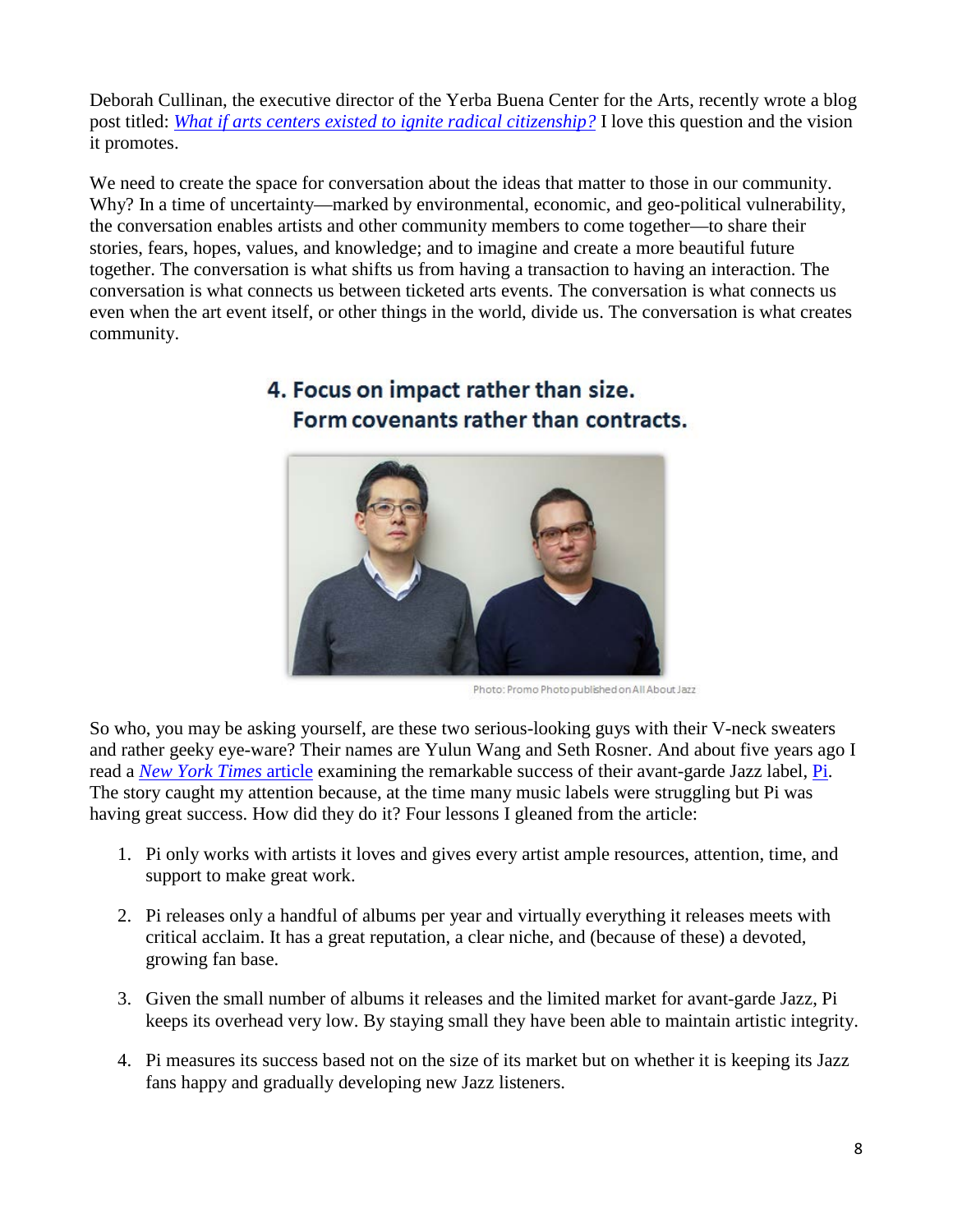These four mutually reinforcing aspects of Pi combine to create a sustainable model. Put another way, Pi's success reminds us why small can be beautiful, why small can be better.

Rather counter-intuitively, in the nonprofit arts and culture sector, we seem to have a bias against small organizations. But in a world where agility is needed to respond to a rapidly changing environment, and where technology has made it possible for people to organize without having to form large, formal, geographically based organizations, maybe it is time to recognize the strengths of having a sector made up of hundreds of small enterprises, each with a clear focus and base of fans.

Here's another example of a small, niche arts organization—this one focused on the classical canon that has survived a *long* time by cultivating a loyal patron base. The **Bach Choir of Bethlehem** is a nonprofit festival that has been operating continuously since 1912 and that has a unique patronage model. Since its inception the choir has employed a system of "Guarantees" which give patrons the opportunity to book tickets and choose seats according to the number of years in a row that they have supported the choir with an annual minimum pledge. While the pledge is made in advance of the Festival it is not payable until after the Festival.

Here's the really interesting aspect of this model from my perspective. At the end of the season, guarantors are rarely asked to pay the full amount they pledged. Most years, they are asked to pay only a portion of their pledge—an amount based on what the choir needs to balance its budget. In other words, the Bach Choir of Bethlehem controls its expenses and then offers to [redistribute any surpluses](http://www.artsjournal.com/jumper/2011/04/nonprofits-redistributing-surpluses-to-patrons/)  [to its fans.](http://www.artsjournal.com/jumper/2011/04/nonprofits-redistributing-surpluses-to-patrons/) It uses only what it needs for now, trusting that its fans will be back the following year to again provide support. By doing this, the Choir is continually earning, strengthening, and reciprocating the *trust* of its patrons.

A key lesson of both Pi and Bach Theater of Bethlehem is this:

*Fans don't want to be treated like customers*—as the owners of the Liverpool football team recently learned.

(Many thanks to Andrew McIntyre for sharing these photos with me.)





The first (which reads: Transforming fans into customers) shows the ambitions of the managers and owners of the team …

The second is the response from the fans: "Supporters not customers."

I would characterize the relationship that Bach Choir of Bethlehem has to its Guarantors and Pi has to its fans as a "covenant" rather than a "contract".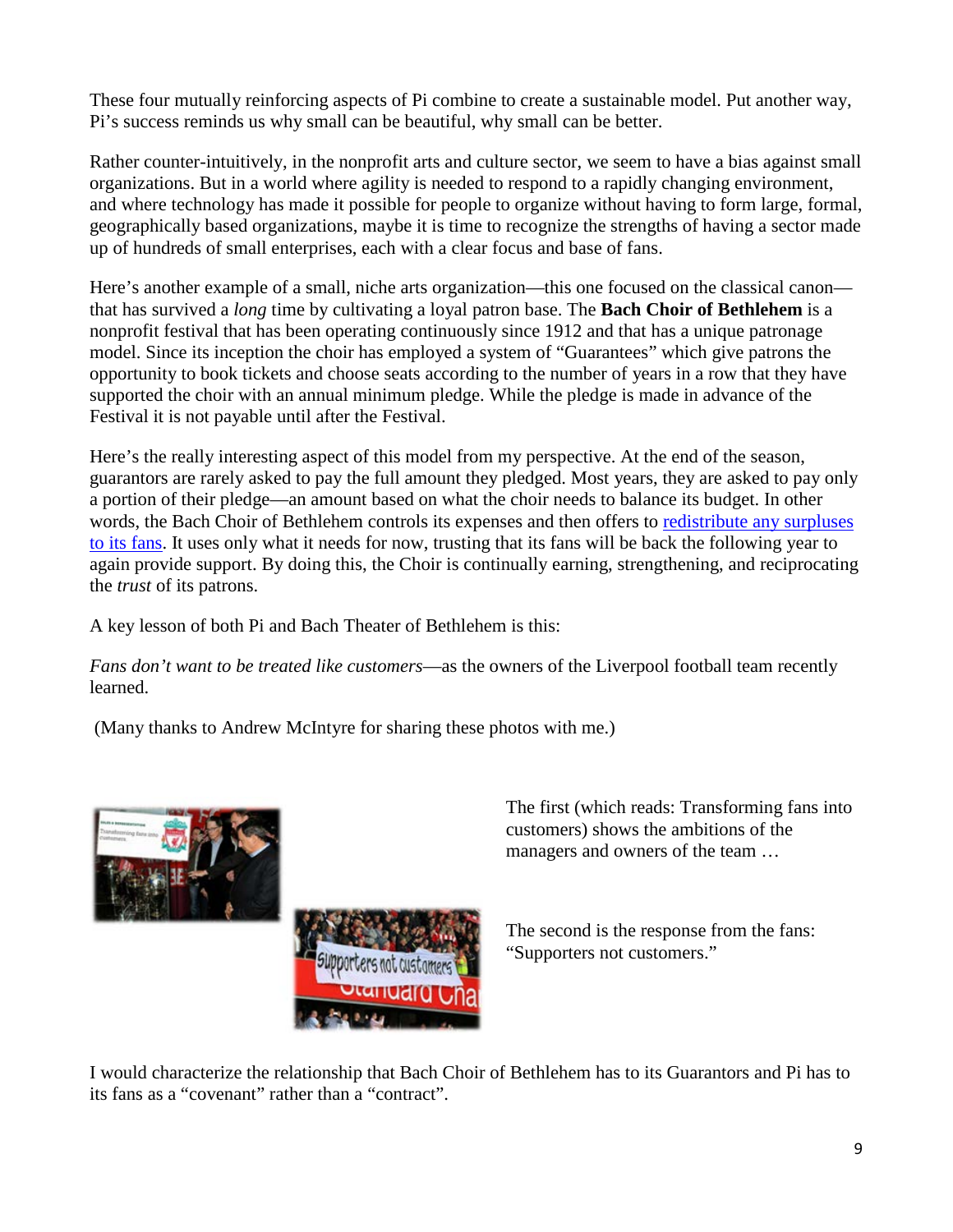*New York Times* columnist David Brooks [wrote a couple months back:](http://www.nytimes.com/2016/04/05/opinion/how-covenants-make-us.html?_r=0)

*A contract protects interests … but a covenant protects relationships. … People in a contract provide one another services, but people in a covenant delight in offering gifts.*

If we want to matter more to people we need to make covenants with them.

As Andrew McIntyre recently commented:<sup>[8](#page-9-0)</sup>

*It's hard to love, support, belong to, donate to, volunteer or advocate for an organization that only wants you as a customer. When our audience has more ambition for us than we have for ourselves, we are truly through the commercial looking glass.*

We begin to treat our fans like customers when we become more interested in the money they represent than in the gift of their presence. Be cautious of growing so large that you are forced to demand more from your true fans or the community-at-large than they feel willing to give you. To be sustained, relationships need to be good for both parties—which brings me to the last recommendation.

#### 5. Create scaffolds of meaning-making rather than money-making.



This is a graphic published by Target Resource Group. Here's how TRG describes the goal of increasing patron loyalty on [its blog:](http://www.trgarts.com/Blog/BlogPost/tabid/136/ArticleId/38/3-Principles-for-Increasing-Patron-Loyalty.aspx)

*We love loyal patrons. Why? Simply put, they make money for arts organizations, and they make arts managers' jobs easier.*

This graphic is what I mean by a scaffold of money-making.

As the last section tried to convey, we have got things entirely upside down if we love our patrons, first and foremost, because we love their money. How does it feel if you think about being the patron in this scenario? Do you feel loved? Or do you feel a bit objectified? Exploited? Dehumanized, even? Not only is there something much more valuable that we need from our patrons than their money, this sort of philosophy upheld over time will invariably orient an organization toward caring more about those who can buy more tickets and donate more money.

<span id="page-9-0"></span> $8$  Andrew McIntyre helped curate the 2016 Creative New Zealand conference and is a principal at Morris Hargreaves McIntyre. Andrew made this comment in conjunction with our preparations for the 2016 conference.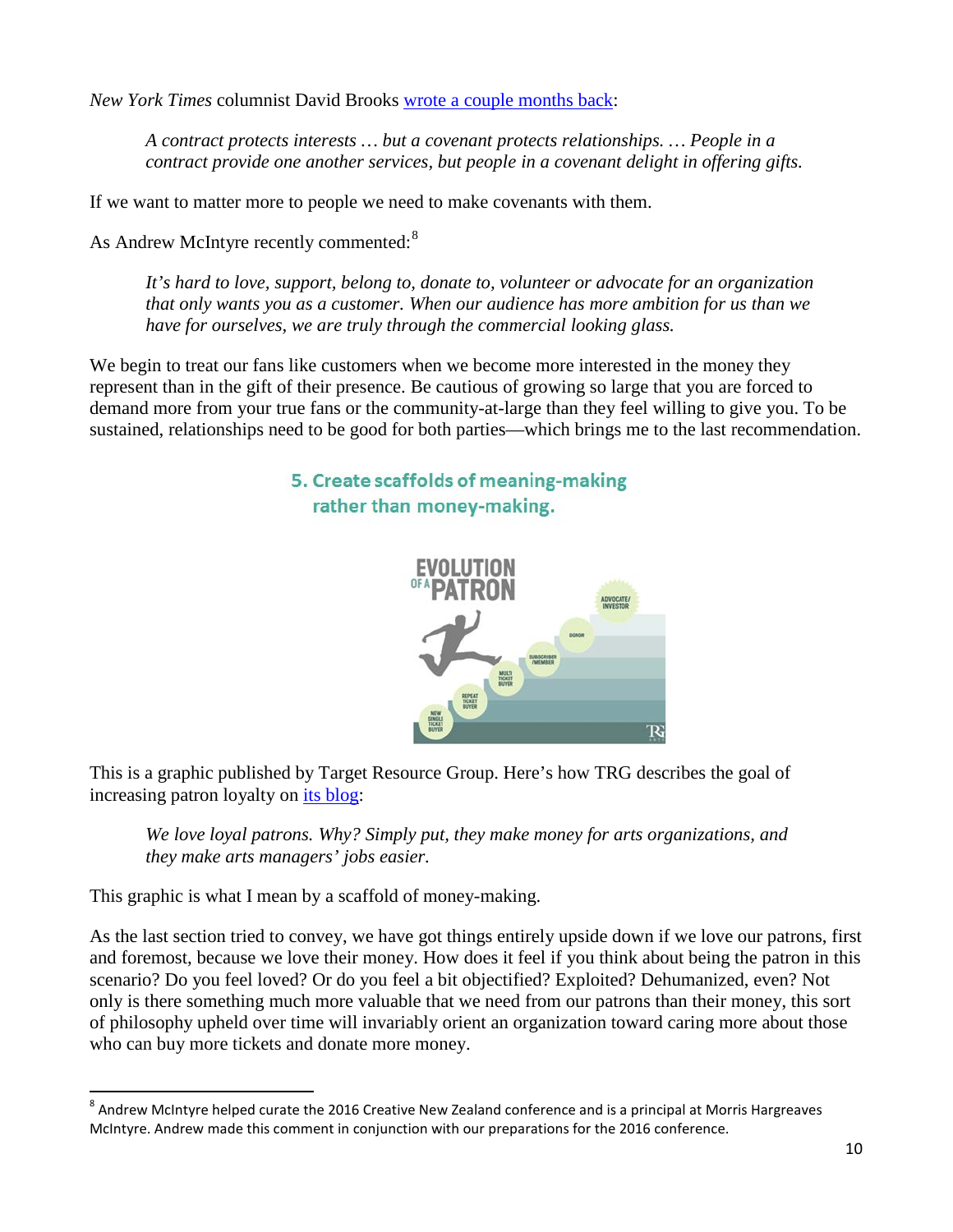So what might we do instead? Here's an example from the **Yerba Buena Center for the Arts** in California, which instituted a new program several years ago now called *[YBCA: You](http://www.sfexaminer.com/ybca-to-help-art-lovers-share-passion/)*. [9](#page-10-0)

The program began with three goals: to increase frequency of attendance, expand the diversity of experiences for participants, and build a community around art. And it has been successful on all three counts. Here's how it works:

Like a gym membership. \$15/month gets you:

- · Free cultural events
- Artist-led educational programs, salons, and tours
- . Off-site field trips to other arts organizations
- · Regular meet-ups at arts events and gallery crawls across the city with other arts lovers
- Your own personal art coach



For \$15 a month you get access to a slew of cultural and social events at YBCA and at other organizations in the city. But here's the part I love best. When you sign up with the program, you take a survey and then receive a call inviting you to come in and meet with your own personal Art Coach. This staffer does, essentially, an intake. He or she talks with you about your goals, your history with art (which may be none or extensive), gets to know you, and then helps you begin to come up with a customized cultural immersion plan for enhancing your creative life.

And here is an interesting tidbit: the staff member who designed this program came from a background in Public Health. He adapted the case management model to arts engagement.

This is a scaffold of meaning-making.

By the way, very little of YBCA's income comes from ticket sales. According to their annual report, a majority of their income comes from four sources: rental of their facility by community groups, raffle ticket sales from their own raffle, city government, and other sources of contributed income.

Investing in meaning-making does result in money-making—but in a way that reinforces the sense of YBCA as a public good. Like other examples I've given today, their model has structural integrity because there is an economic, aesthetic, and ethical logic that underpins it.

Here's another example of creating scaffold of meaning-making – but in another sector.

As some of you may know the **Slow Food** movement was launched in 1986 as a response to the emergence of McDonald's in Rome and the spread of the values and practices of the fast-food industry and big agri-business. The movement, at its heart, was about changing people's relationship to food through a range of strategies, including *Taste Education*, which is aimed at reawakening and training the senses and encouraging the study of food and its production.<sup>[10](#page-10-1)</sup>

Importantly, when you shop at the local farmer's market you're not just exchanging \$10 for a hunk of cheese; you're exchanging values and knowledge. If you are a member of Slow Food you shift from being a food consumer to a co-producer—someone making choices on a daily basis that support the movement's goals.

<span id="page-10-0"></span><sup>&</sup>lt;sup>9</sup> You might also like to read this case study - <http://www.aiga.org/case-study-ybca-you-campaign/> and also watch this

<span id="page-10-1"></span>video - https://www.youtube.com/watch?v=fqKuSJZQ5qw<br><sup>10</sup> I have written a bit about Slow Food and lessons for the arts from the success of the movement. You can find more on Jumper-- <http://www.artsjournal.com/jumper/2010/12/slow-food-a-model-for-the-arts-and-culture-sector/> and also in Doug Borwick's book, Building Communities, Not Audiences. http://artsengaged.com/bcnatoc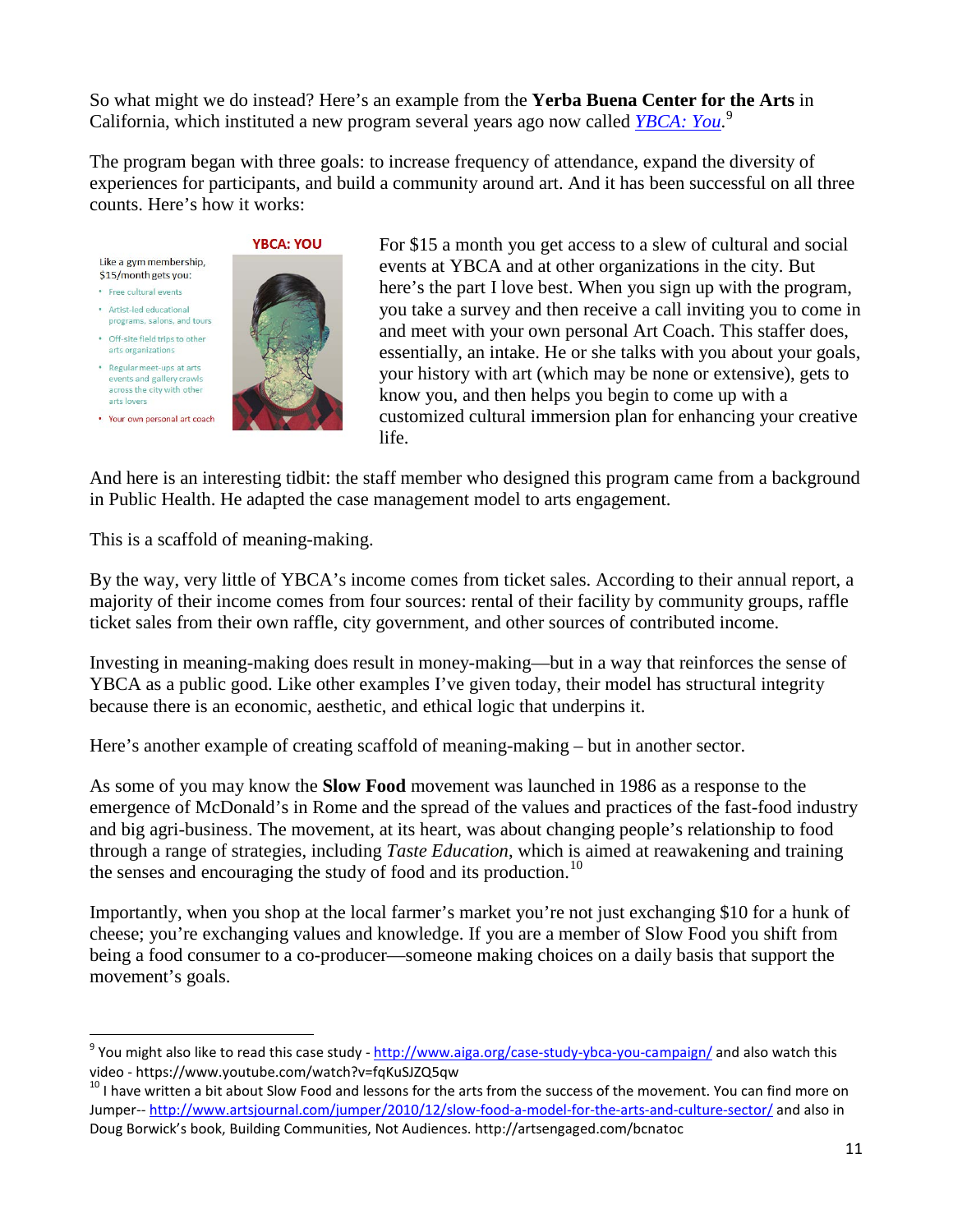Consider for a moment the enormous impact the Slow Food movement has had over the past three decades. How much more we think about what and how we eat, and where our food came from today than we did in the 1960s and 1970s when I was growing up. Compare that to what has happened with the arts over the same period of time.

Importantly, Slow Food is a move *back* to principles and practices that were in place before the industrial revolution. It represents an understanding that what we once called *progress* was not progress once we factored in the environmental, human, and cultural costs.

It's the same with the arts. Much of what we called progress in the arts the past 50 years was a move that took the arts out of the day-to-day lives of people and made them something precious for the cultured few. In the US, we are overdue in the arts for a movement that will fundamentally change the way our communities-at-large relate to the arts. We need to embrace some principles and practices that were in place before the professionalization and, with it, the corporatization of the arts.

\*\*\*

One brief, related personal anecdote: So, last year I taught a course in beauty and aesthetics to business school students. If you're wondering why a business school would say yes to someone proposing to teach a course in beauty, then you need to understand that over the past couple decades while the arts sector has been learning to become more business-like, business types have been trying to become more like us: more cultural, more communal, and more authentic.



In any event, when I designed the beauty class I actually started with two models in mind: The *YBCA: You* program and the *Slow Food* movement.

One of the experiences I assigned to the beauty class students was to visit an exhibition of contemporary Chinese art at the Chazen Art Museum. This is one of the pieces that they encountered—by artist Su Xinping. Before looking at the title of the piece one of the beauty class students observed, "Where is this guy going? He looks like he's striding into Hell."

I chuckled.

The piece is called **Busy People No. 1.**

And I remember thinking: *Yes and that is exactly where constant busyness—and a relentless focus on business—seem to lead us.*

Virginia Woolf writes in her book *Three Guineas*:

*…if people are highly successful in their professions they lose their senses. Sight goes. They have no time to look at pictures. Sound goes. They have no time to listen to music. Speech goes. They have no time for conversation. They lose their sense of proportion the relations between one thing and another. Humanity goes.* [11](#page-11-0)

<span id="page-11-0"></span><sup>&</sup>lt;sup>1111</sup> Selected Works of Virginia Woolf, p. 835.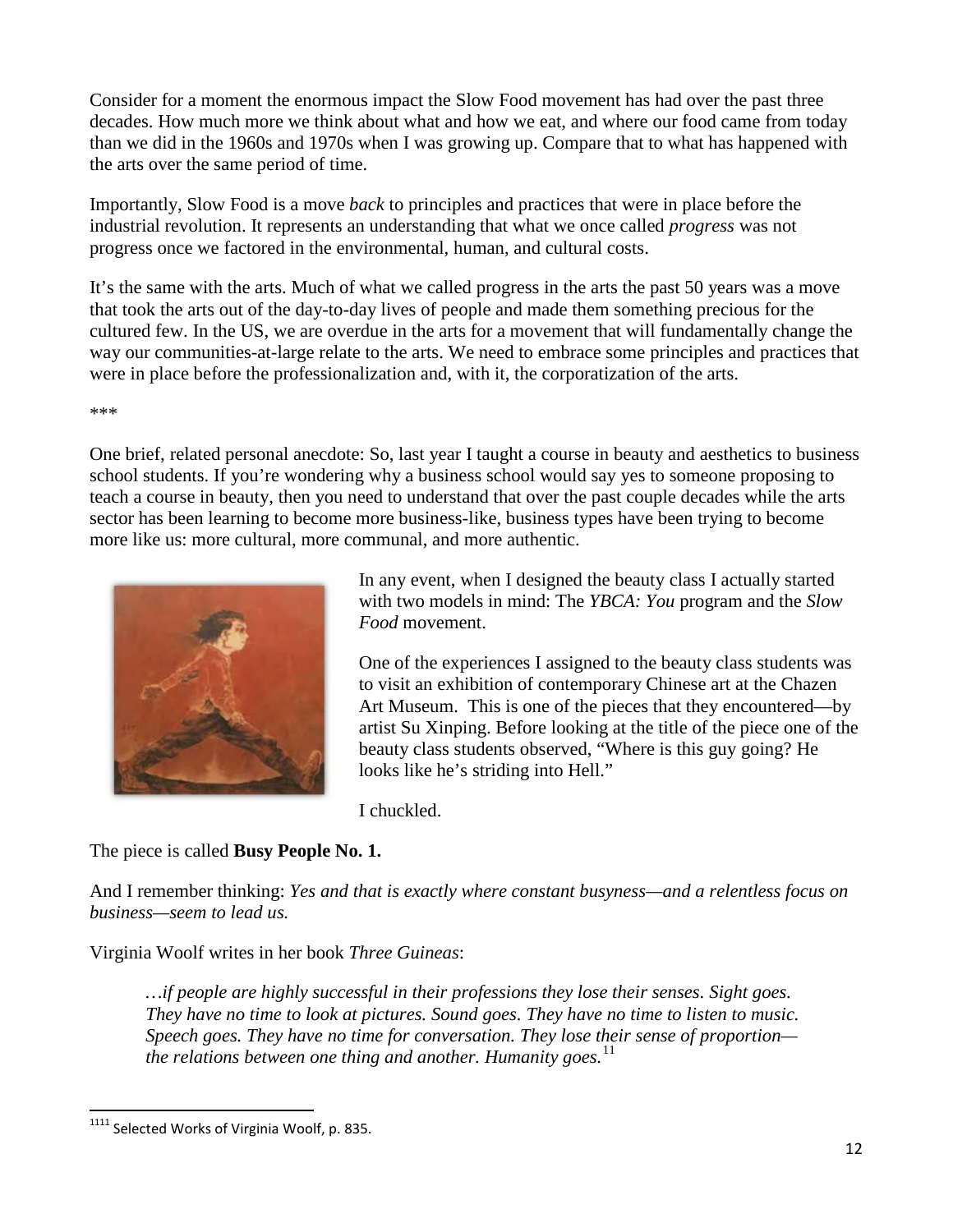We have made tremendous administrative progress the past 50 years; we have learned how to hustle ticket sales and contributions and balance our budgets. But how well is this serving our longer term goals? What is this hustling doing to your organization's soul? Kristy Edmunds, the former curator of the Melbourne Festival, recently [commented in an interview:](http://www.pcah.us/posts/81_our_dreams_motivate_our_realities_a_conversation_with_center_visiting_scholar_kristy_edmunds)

*When in history did we begin to celebrate and honor "administrivia" and spreadsheets above literature, painting, dance, music, theater, sculpture—the contributions of artists to human awareness? Quite possibly when we started to place our collective institutional report cards up on the national fridge and ask for applause.*

\*\*\*

So, those are five ideas for how we might more meaningfully engage with our communities.

I mentioned earlier that there seemed to be two paths before arts organizations: one calling us to embrace the market, the other calling us to embrace a different value system. In a similar vein, Seth Godin says:

*There's one view of the world called the Wal-Mart view that says that what all people want is as much stuff as possible for as cheap a price as possible. … And that's a world based on scarcity. I don't have enough stuff. How do I get more stuff?... There's a different view, which is the view based on abundance. [And] in an abundance economy the things we don't have enough of are connection …and time.[12](#page-12-0)*

Which world view has your organization embraced? Which will you embrace in the future?

The one defined by *scarcity*:

- − where our audiences are relegated to spectating,
- − where our marketing mix reinforces societal divides,
- − where people show up every two years to consume some art,
- − where what matters is how many people like your FB page or buy tickets to your shows,
- − where art is a private good exchanged for cash,
- − where you love your patrons in relationship to how much money you can get from them, and
- − where the arts are valued because they are perceived to be an engine for the economy?

Or are you going to embrace the one defined by *abundance*:

- − where the community is invited to co-create,
- − where the arts fulfill their unique role of bringing people together across divides on equal terms,
- − where the community gathers around the campfire to understand itself,
- − where what matters is how much impact you have,
- − where art is a gift exchanged between people in a relationship,
- − where we are interested in being part of someone's lifetime journey with art and in making that journey a more meaningful one; and
- − where the arts are seen as a common good, valued by society because they are the way we share with one another what it means to be human?

<span id="page-12-0"></span> $12$  This is from an interview with Seth Godin on the Krista Tippett program, On Being. You can access the transcript here: http://www.onbeing.org/program/seth-godin-art-noticing-and-then-creating/transcript/5004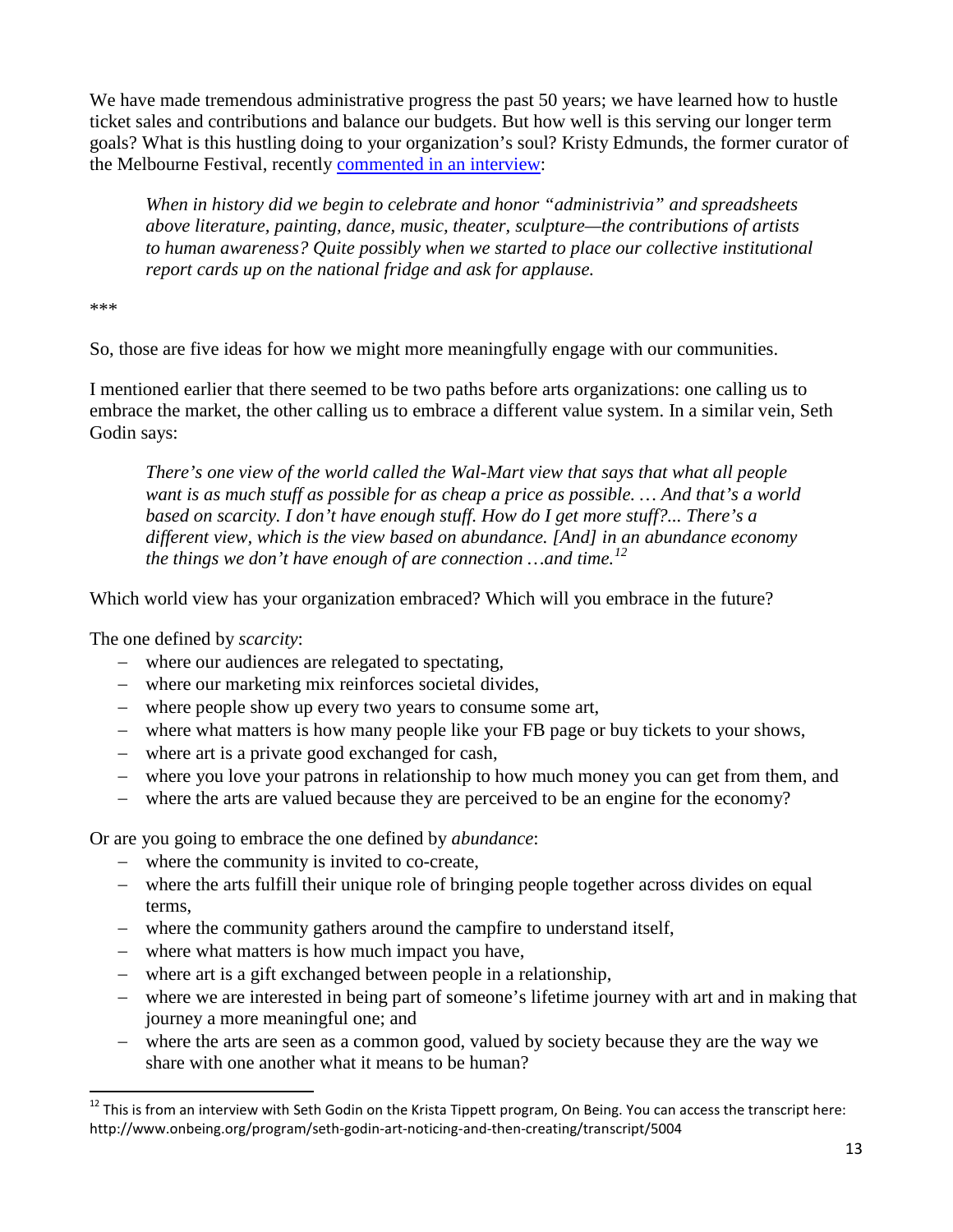# Two World Views

| <b>Embrace the Market</b>                                                     | <b>Embrace the Community</b>                                                                     |
|-------------------------------------------------------------------------------|--------------------------------------------------------------------------------------------------|
| Scarcity: People don't have enough stuff; we<br>need to sell them more stuff. | Abundance: People don't have enough<br>connection (I'm lonely); we need to help<br>them connect. |
| Participation defined as spectating                                           | Participation defined as co-creating                                                             |
| Programming, prices, places and promotions                                    | Bringing people together across divides on                                                       |
| that reinforce societaldivides                                                | equal terms: radical hospitality                                                                 |
| The arts as a private good, a place to                                        | The arts as a commongood, a campfire that                                                        |
| consume some nice art, valued by society                                      | draws the community together, valued by                                                          |
| because of the magic pixie dust they sprinkle                                 | society because they are how we share what                                                       |
| on the economy                                                                | it meansto behuman.                                                                              |
| Focus on increasing size (numbers) and doing                                  | Focus on increasing impact (mattering) and                                                       |
| transactions (contracts)                                                      | on making covenants (relationships)                                                              |
| Relationship building = creating scaffolds of                                 | Relationship building = creating scaffolds of                                                    |
| money-making. Love = More Money.                                              | meaning-making. Love = More Meaning.                                                             |

From where I sit, New Zealand, you are primed to choose the community because, at the heart of it, these are values and practices that are inherent to your society and, in particular, an indigenous worldview—and are here upheld by the Maori culture.

Sebastian Junger asserts that modern society has perfected the art of making people feel unnecessary and that tribal cultures can teach us a lot about "loyalty, belonging, and the eternal quest for meaning"—which is, at the heart of it, what I've been talking about today.<sup>[13](#page-13-0)</sup> Nevertheless, you must choose to embrace the community path or else you will default to embracing the market. Why?

Because it is not just the United States that is becoming a market society—indeed, one can see evidence of it in the UK, across Europe, and, yes, in Australia and New Zealand. You, too, face growing income inequality, and pressure for the arts to contribute to economic growth, and declines in funding due to the loss of lottery funds and the threat of an increasingly winner-take-all arts sector. You can let yourself get dragged along with the larger forces or, you can resist.

Our communities *need* us to resist the market, now perhaps more than ever.

*New York Times* columnist David Brooks argues in the [column on covenants that I quoted earlier](http://www.nytimes.com/2016/04/05/opinion/how-covenants-make-us.html?_r=0) that there are forces coursing through all modern societies that, while liberating the individual, are

<span id="page-13-0"></span> <sup>13</sup> Sebastian Junger, *Tribe*, p. xvii.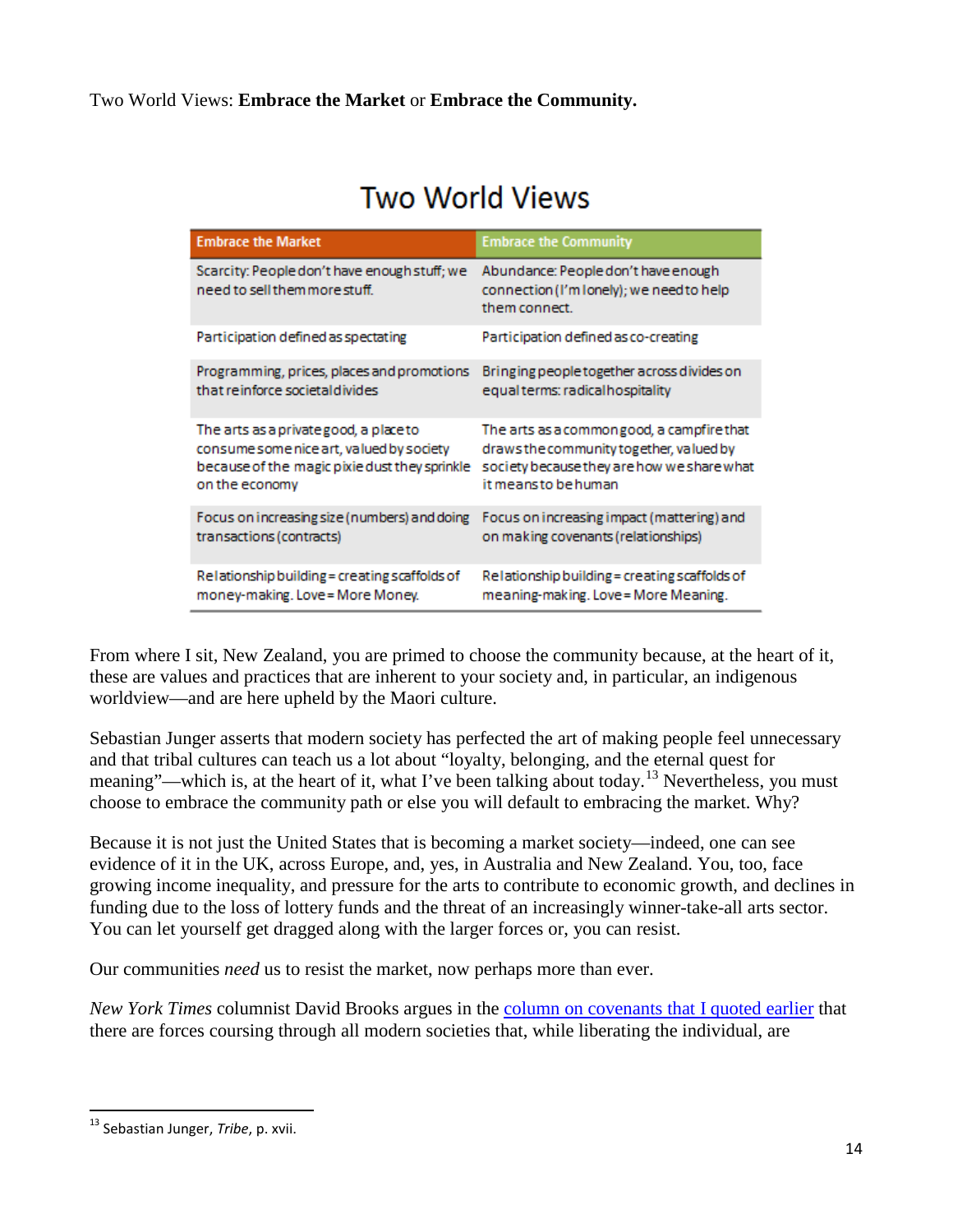challenging to social cohesion …meaning the willingness of members of a society to cooperate with each other in order to survive and prosper together.<sup>[14](#page-14-0)</sup>

Friends, this is our crisis today. And we need to wake up to it.

Who better than the arts to contribute to the fostering of community, of social cohesion? And do we understand that without this trust and cohesion that many other things—including the economy—will begin to break down?



I took this photo when I was at a Common Cause retreat. (It's in color believe it or not.) Common Cause is an organization that encourages Nonprofits to work together [to](http://valuesandframes.org/)  [advance a common set of compassionate values.](http://valuesandframes.org/) At this residential training we lived in eco-huts in a remote part of Wales and at the first gathering we sat in a circle and talked about why we had chosen to be there. Here's what I said:

*I'm here because I'm trying to figure out what I'm laboring for that transcends arts and culture. I'm here because I feel like I've been talking in a closed circuit and I want to join up the conversation we're having in the arts with the conversation others are having about the environment, or human rights, or education. I'm here because I don't know if I can continue to work on behalf of the arts if the arts are only interested in advancing themselves. I'm here because I'm worried about things like growing income inequality and suspect that growing income inequality may actually benefit the arts. And what are we going to do about that? I'm here because I'm worried about cultural divides and that the arts perpetuate them more than they help to bridge them.*

That realization, at that event, has inspired much of my writing and thinking the past few years, including the ideas in this talk.

I believe the arts could be a force for good, but I believe we will need to change as leaders, and as organizations, in relationship to our communities, for them to be so—particularly in the US. Let us be your cautionary tale.

Here's a question you might ponder sometime:

*What are you laboring for that transcends your organization and your position within it—what values, goals, or progress in the world? Indeed, what are we all laboring for in the arts? What's the change we want to see?* 

How about less injury and more beauty in the world?

When I asked the beauty class students to write to me and tell me how, if at all, the course was changing them, one student wrote: "This course is transforming us into people who care." That's what the arts have the ability to do.

<span id="page-14-0"></span><sup>&</sup>lt;sup>14</sup> The four forces are global migration, economic globalization, the Internet, and a culture of autonomy